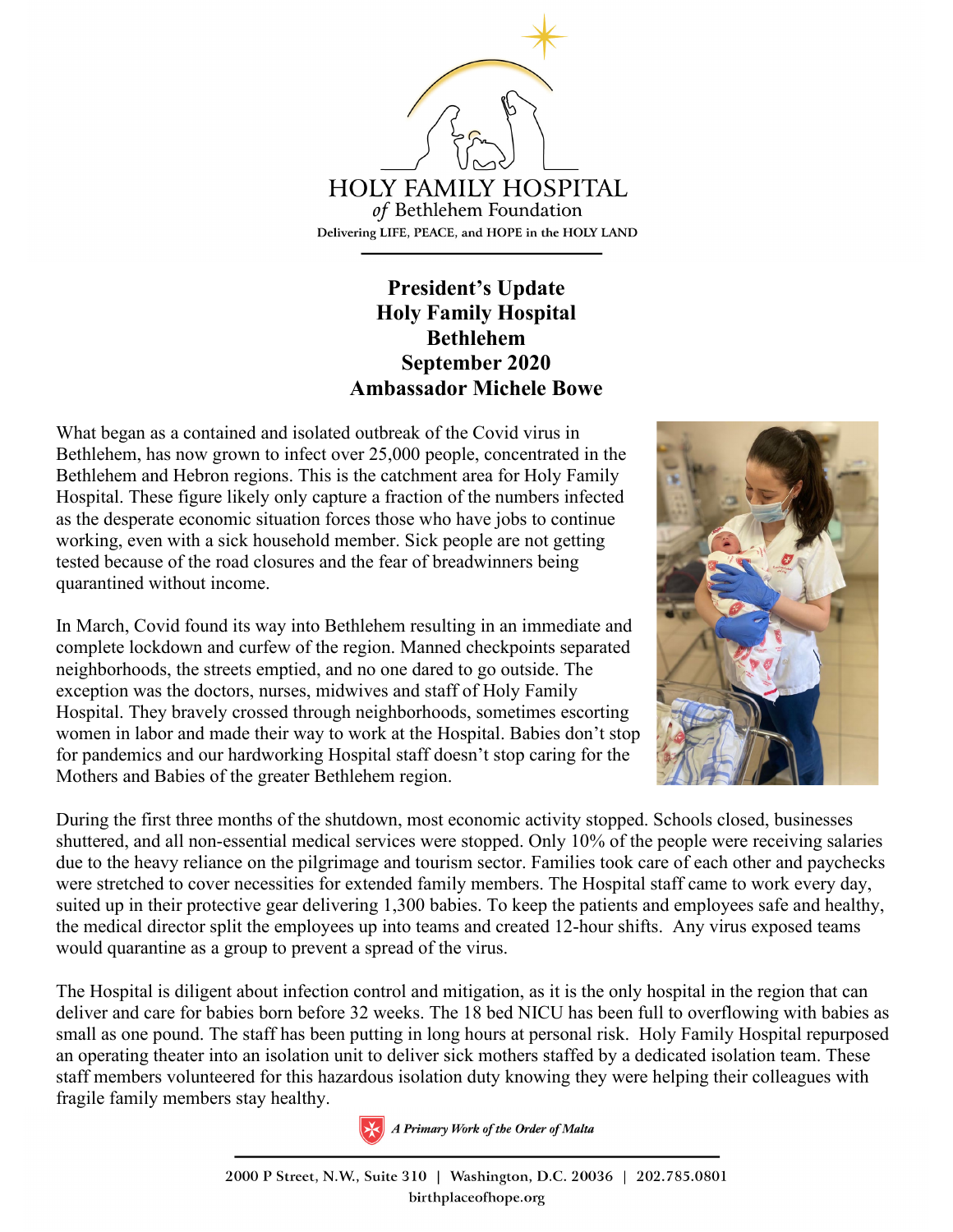This 3-month shutdown of Bethlehem, the Hospital clinics and the closure of the Hebron Road contained the spread of the virus but had a great economic impact on the Hospital.

Most families could no longer contribute at all toward their care or deliveries creating a large unplanned deficit of \$600,000 in the Hospital budget. To maintain operations, the Hospital board voted to reduce employee salaries for three months by 18%. This was a difficult decision, but given the finite resources of the Hospital, an unavoidable one. In June, the Hospital board voted to reinstate full salaries because of the great economic hardship and the high-risk work conditions the staff face in today's medical environment.



As the virus was contained in early May, some businesses began to reopen, but few came to spend money because of the economic situation. Bethlehem is no stranger to economic hardship. While it is the most Christian Governorate, in Palestine, it is also the poorest after Gaza. The presence of the Church creates regional stability through employment and economic stimulation, but livelihoods are dependent on pilgrims or day labor in Jerusalem. Families are accustomed to sharing their tables, rationing their water and electricity usage and waiting out the hardship. Monies saved for deliveries or medical care had to be diverted to buy food and a few hours of water and electricity each day. The hardship of this pandemic is unlike any past hardship experienced in the region.

In early June, the cases of Covid began to grow exponentially in Bethlehem and Hebron, from where the Hospital draws its patients. The crowded

refugee camps, jam packed lines of laborers going into Jerusalem and crowded city centers created a surge of infected people. The Hospital was not able to stay free of the virus. A pre-symptomatic mother delivered her baby at the Hospital and when she became sick, her whole care team had to be tested and quarantined. Only one resident doctor tested positive and that team was able to come back to work. The head of Obstetrics was also exposed to Covid and had to isolate, but ultimately did not test positive.

During the month of September, the Hospital cared for a number of known Covid infected mothers and countless asymptomatic or pre-symptomatic others. Despite the best protocols and infection control procedures,

staff members are falling sick and delivery room teams and other employees have been sent to quarantine. So far, ten staff members have fallen sick with Covid, complicating scheduling. Cases of infected patients are showing up at the hospital daily. Despite the high infection rates and tension, the Hospital remains well staffed and functioning. 460 babies were welcomed into the world at Holy Family Hospital in September by a very busy, but careful team of medical professionals.

The Ministry of Health is working hard to try to contain the spread of the virus. The fragile health system could collapse with this increased rate of cases. Today there are over 149 infected healthcare workers in the region. As Covid spreads, so does the poverty. As many as 90% of the people have not received a salary since mid-March and others have seen their salaries greatly reduced.





A Primary Work of the Order of Malta